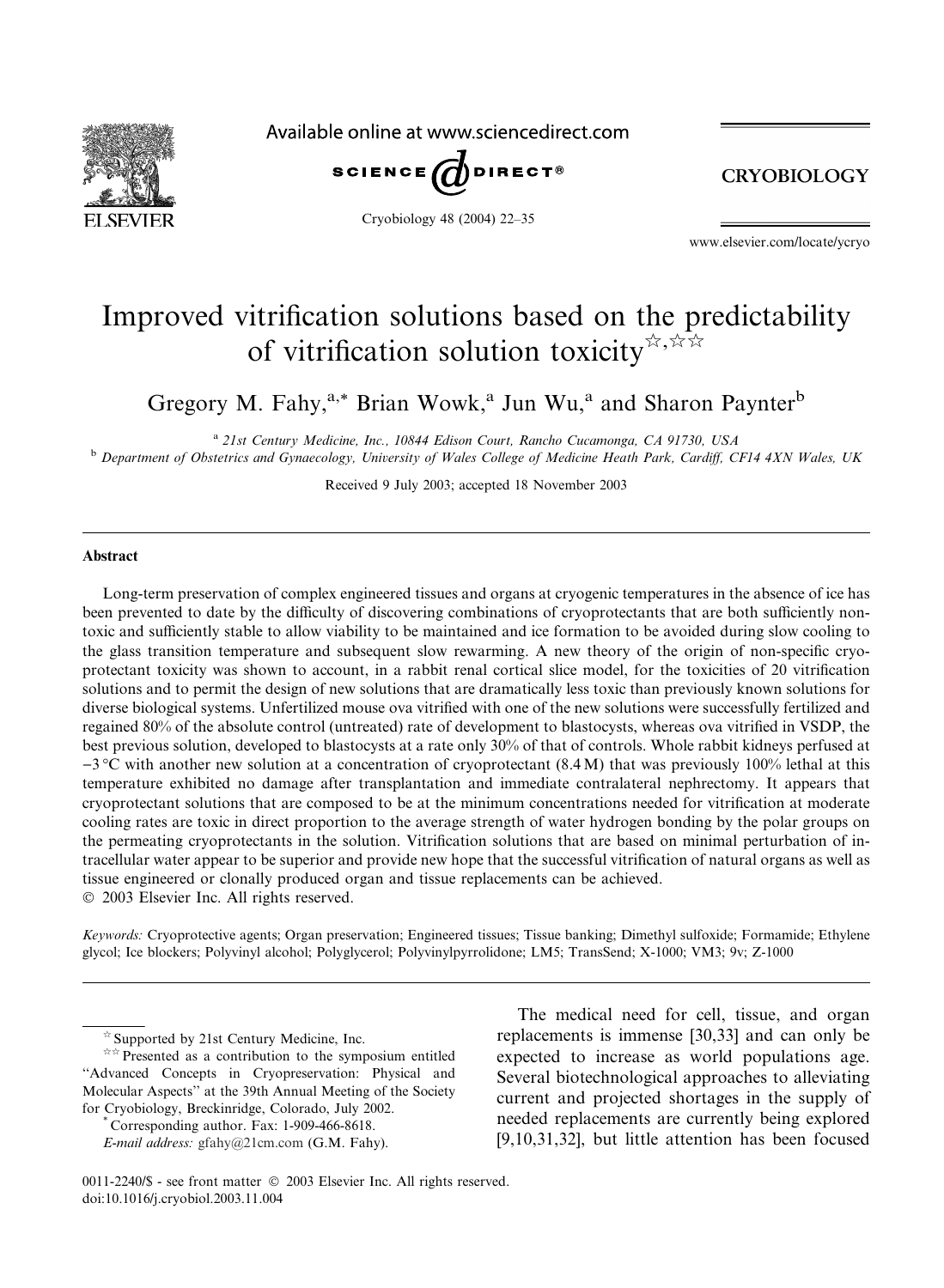on the critical problem of inventory control of the more complex of these perishable laboratory-produced replacements. Vitreous state or ice-free cryopreservation below the glass transition temperature is becoming increasingly recognized as the most likely solution to the inventory control problem [24,28,43] due to its ability to circumvent mechanical damage from ice formation [12,14,17,20,25,40,44]. However, it is apparent that despite some encouraging progress toward the demonstration of successful organ vitrification using conventional cryoprotectant technology [15,28,43], less toxic vitrification solutions than those reported to date are still required [3,4,29]. Presently, it appears that cryoprotectant toxicity is the single most important barrier to successful vitreous preservation of complex, spatially extended living systems.

The mechanisms of toxicity of vitrifiable solutions have not been elucidated [19]. In part for this reason, it is not presently possible to predict the toxicity of either individual cryoprotective agents or mixtures thereof, and there is a virtually unlimited number of possible mixtures to choose from in composing candidate vitrification solutions. It would therefore be of considerable practical utility to have a simple method for predicting the toxicity of a complex mixture of highly concentrated cryoprotectants from first principles.

In the present contribution we show that a simple new compositional variable  $(qv^*)$  can rationally account, in an organized mammalian tissue, for the toxicity of many complex cryoprotectant mixtures composed to be at total concentrations that are just sufficient to permit vitrification at slow cooling rates at both ambient and elevated pressures. This new compositional variable is proposed to reflect the strength of cryoprotectant hydration within the solution. Based on this interpretation, we were able to predict and successfully test several superior new vitrification solutions with low toxicity for mouse ova, kidney slices, whole rabbit kidneys, and other sensitive systems. These results provide substantial new support for the possibility of developing successful methods for the long-term banking of medically needed tissue and organ replacements.

#### Materials and methods

All vertebrate animal use was conducted with the approval of the institutional animal care and use committees of 21st Century Medicine or of the University of Wales. All procedures performed at 21st Century Medicine were in compliance with current USDA and NIH guidelines.

In all solutions described below, cryoprotectants were present in place of water, so that the molar concentrations of other components were not altered by the presence of the cryoprotectants.

## Rabbit renal cortical slices

Slice preparation, cryoprotectant treatment, and determination of  $K^+/Na^+$  ratio were all essentially as described elsewhere [11,16,18]. The protocols selected for cryoprotectant addition and washout are believed not to introduce any injury attributable to osmotic forces [11,18,19], and therefore all injury reported is believed to reflect the intrinsic physicochemical effect of the solutions being tested. The solutions whose effects are described in Figs. 1–4 are described in Table 1. Each of these solutions had a concentration equivalent to the threshold concentration required for vitrification  $(C_V)$  of that particular formula at an applied pressure of 1000 atm in the presence of an RPS-2 physiological support solution [16,18]. All toxicity testing involving these solutions was conducted at 1 atm. The solutions retested in Fig. 3 were solution numbers 1–2, 4–5, and 7–13 from Table 1. For all kidney slice figures each point generally represents the mean of two replicate groups of six slices each  $(n = 12$  for each point, in total). Normalized  $K^+/Na^+$  equals 100% times the raw  $K^+/Na^+$  ratios of the treated slices divided by the mean  $K^+/Na^+$  ratio of the untreated control slices. For the experiments shown in Figs. 5 and 6, all solutions were vitrifiable at ambient pressure when cooled at  $\leq 10$  °C/min. The exposure time to each full-strength vitrification solution was 40 min in all slice figures except for Fig. 5, in which the exposure time was 30 min. The physiological support or carrier solution used in Fig. 5 was LM5, which is equivalent to RPS-2 [16,21] in which the glucose concentration has been reduced to 90 mM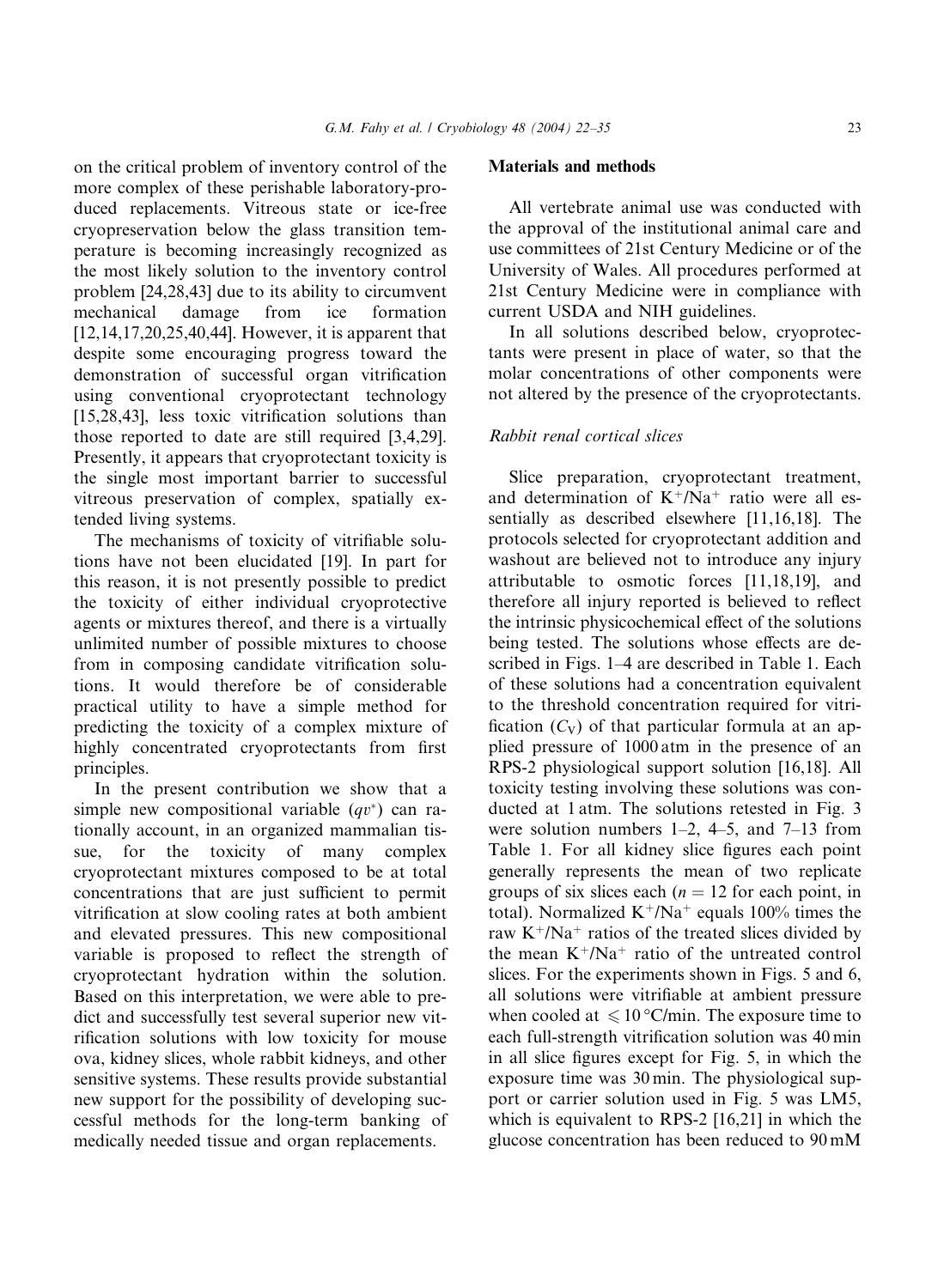| Solution | Solution name <sup>a</sup> | Total    | Gram quantities per deciliter of. <sup>b</sup> |              |              |              | Density  | $qv^*$     | $K^+/Na^{+c}$ |                |      |                 |
|----------|----------------------------|----------|------------------------------------------------|--------------|--------------|--------------|----------|------------|---------------|----------------|------|-----------------|
| number   |                            | $\%$ w/v | D                                              | $\mathbf{F}$ | A            | E            | P        | <b>PVP</b> | <b>PEG</b>    | (grams/<br>ml) |      |                 |
|          | $D + PVP$                  | 47       | 41                                             | $\theta$     | $\mathbf{0}$ | $\theta$     | $\Omega$ | 6          | $\theta$      | 1.0775         | 6.02 | $0.85 \pm 0.06$ |
| 2        | $D(2)FP_{10} + PVP$        | 49       | 25.62                                          | 7.38         | $\theta$     | $\theta$     | 10       | 6          | $\theta$      | 1.0718         | 3.28 | $3.49 \pm 0.22$ |
| 3        | $D(1)FP_{10} + PVP$        | 50.5     | 21.88                                          | 12.62        | $\theta$     | $\theta$     | 10       | 6          | $\theta$      | 1.0716         | 2.66 | $4.13 \pm 0.15$ |
| 4        | $D(.8)FP10 + PVP$          | 51       | 20.34                                          | 14.66        | $\theta$     | $\theta$     | 10       | 6          | $\Omega$      | 1.0749         | 2.49 | $4.22 \pm 0.21$ |
| 5        | $D(1)AP_{10} + PEG$        | 46       | 17.08                                          | $\theta$     | 12.92        | $\theta$     | 10       | $\theta$   | 6             | 1.0592         | 3.39 | $3.51 \pm 0.20$ |
| 6        | $D(.8)AP_{10} + PEG$       | 47.5     | 16.19                                          | $\theta$     | 15.31        | $\Omega$     | 10       | $\theta$   | 6             | 1.0605         | 3.07 | $3.31 \pm 0.18$ |
|          | $D(3)EP_{10} + PEG$        | 49       | 26.09                                          | $\theta$     | $\theta$     | 6.91         | 10       | $\theta$   | 6             | 1.0703         | 3.67 | $2.07 \pm 0.12$ |
| 8        | $D(1)EP_{10} + PEG$        | 49       | 18.39                                          | $\theta$     | $\theta$     | 14.61        | 10       | $\theta$   | 6             | 1.0701         | 3.10 | $2.89 \pm 0.13$ |
| 9        | $D(.8)EP_{10} + PEG$       | 48       | 16.06                                          | $\theta$     | $\mathbf{0}$ | 15.94        | 10       | $\theta$   | 6             | 1.0698         | 3.12 | $3.30 \pm 0.12$ |
| 10       | $D^1E^2P^1 + PVP$          | 48       | 10.50                                          | $\theta$     | $\mathbf{0}$ | 21.00        | 10.50    | 6          | $\theta$      | 1.0702         | 2.82 | $3.41 \pm 0.11$ |
| 11       | $E + PVP$                  | 50       | $\mathbf{0}$                                   | $\theta$     | $\mathbf{0}$ | 44.00        | $\Omega$ | 6          | $\theta$      | 1.0770         | 2.11 | $3.06 \pm 0.08$ |
| 12       | $P + PVP$                  | 42       | $\mathbf{0}$                                   | $\mathbf{0}$ | $\mathbf{0}$ | $\theta$     | 36.00    | 6          | $\theta$      | 1.0503         | 3.47 | $2.96 \pm 0.13$ |
| 13       | $D^1P^1 + PVP$             | 46       | 20.00                                          | $\mathbf{0}$ | $\mathbf{0}$ | $\mathbf{0}$ | 20.00    | 6          | $\theta$      | 1.0640         | 4.02 | $2.34 \pm 0.13$ |
| 14       | $E^1P^1$ + PVP             | 46       | $\mathbf{0}$                                   | $\mathbf{0}$ | $\theta$     | 20.00        | 20.00    | 6          | $\theta$      | 1.0619         | 2.67 | $2.92 \pm 0.08$ |
| 15       | $(D(1)A)^{1}P^{1} + PVP$   | 45       | 11.10                                          | $\mathbf{0}$ | 8.40         | $\theta$     | 19.50    | 6          | $\mathbf{0}$  | 1.0572         | 3.36 | $3.05 \pm 0.16$ |

Table 1 Composition and properties of 15 model vitrification solutions

*Notes*. These solutions vitrify upon cooling at about 10 °C/min at 100 MPa [18]. The  $C_V$  of solution 6 was interpolated. For solution 3, the tested (estimated)  $C_V$  was higher than the actual  $C_V$  by 1.5% w/v permeating cryoprotectants.<br><sup>a</sup> Nomenclature: A number in parentheses refers to the mole ratio of the cryoprotectant before the parentheses to the

tectant after the parentheses (for example, D(2)F means that there are 2 mol of dimethyl sulfoxide (D) for every mole of formamide (F)). Subscripted numbers refer to absolute concentrations in % w/v units. For example,  $P_{10}$  means that there are 10 g/dl of propylene glycol (P). Superscripts refer to weight ratios between cryoprotectants. For example,  $(D(1)A)^1P^1$  means that for every gram of  $D(1)A$ , there is 1 g of P present in the solution.<br><sup>b</sup>Abbreviations: D, dimethyl sulfoxide; F, formamide; P, 1,2-propanediol (propylene glycol); A, acetamide; E, ethylene glycol;

PVP, polyvinylpyrrolidone K30 ( $M_r \sim 40,000$ Da); PEG, poly(ethylene glycol) of mean molecular mass 8000 Da.  $qv^* = M_W/M_{\text{PG}}$ , where  $M_W$  is the molarity of water,  $M_{PG}$  is the molarity of polar groups on permeating cryoprotectants, and this ratio is obtained when the vitrification solution is at  $C_V$  as defined under standardized conditions (e.g., at a constant cooling rate).

For data set shown in Figs. 1 and 2: mean  $\pm$  1 SEM.

and 45 mM lactose and 45 mM mannitol have been added (patent pending). For the experiments of Fig. 6, the carrier solutions for panels A, B, and C, were respectively LM5, MHP-2 [21], and RPS-2 [16,21].

#### Estimation of solution water content

To obtain the data for Fig. 4, solution water content was determined in two independent ways. First, it was calculated by assuming that all solution components occupy the same volume in solution as they occupy in the pure state. By subtracting the sum of all component volumes other than water, including the volume occupied by RPS-2 solutes, from the known total volume of the solution, the volume of water was estimated, and this estimated volume was then equated with the mass of water in the solution assuming 1 ml of

| Table 2 |                                                      |  |  |
|---------|------------------------------------------------------|--|--|
|         | Some nominal component volumes for predicting $qv^*$ |  |  |

| Component          | Component volume       |
|--------------------|------------------------|
| Dimethyl sulfoxide | $71.03$ ml/mol         |
| Ethylene glycol    | 55.77 ml/mol           |
| Propylene glycol   | 73.17 ml/mol           |
| Formamide          | 39.72 ml/mol           |
| Acetamide          | $50.92$ ml/mol         |
| <b>PEG 8000</b>    | $0.827$ ml/g           |
| PVP K30            | $0.782$ ml/g           |
| RPS-2 components   | 2.00 ml/dl of solution |
|                    |                        |

water  $= 1$  g of water. Information used for these calculations is provided in Table 2. Second, water content was determined by weighing the complete solution (tabulated densities in Table 1 represent the weight of 100 ml of solution divided by 100) and subtracting the known weights of all components other than water to yield the weight of water in the solution. The consequences of using both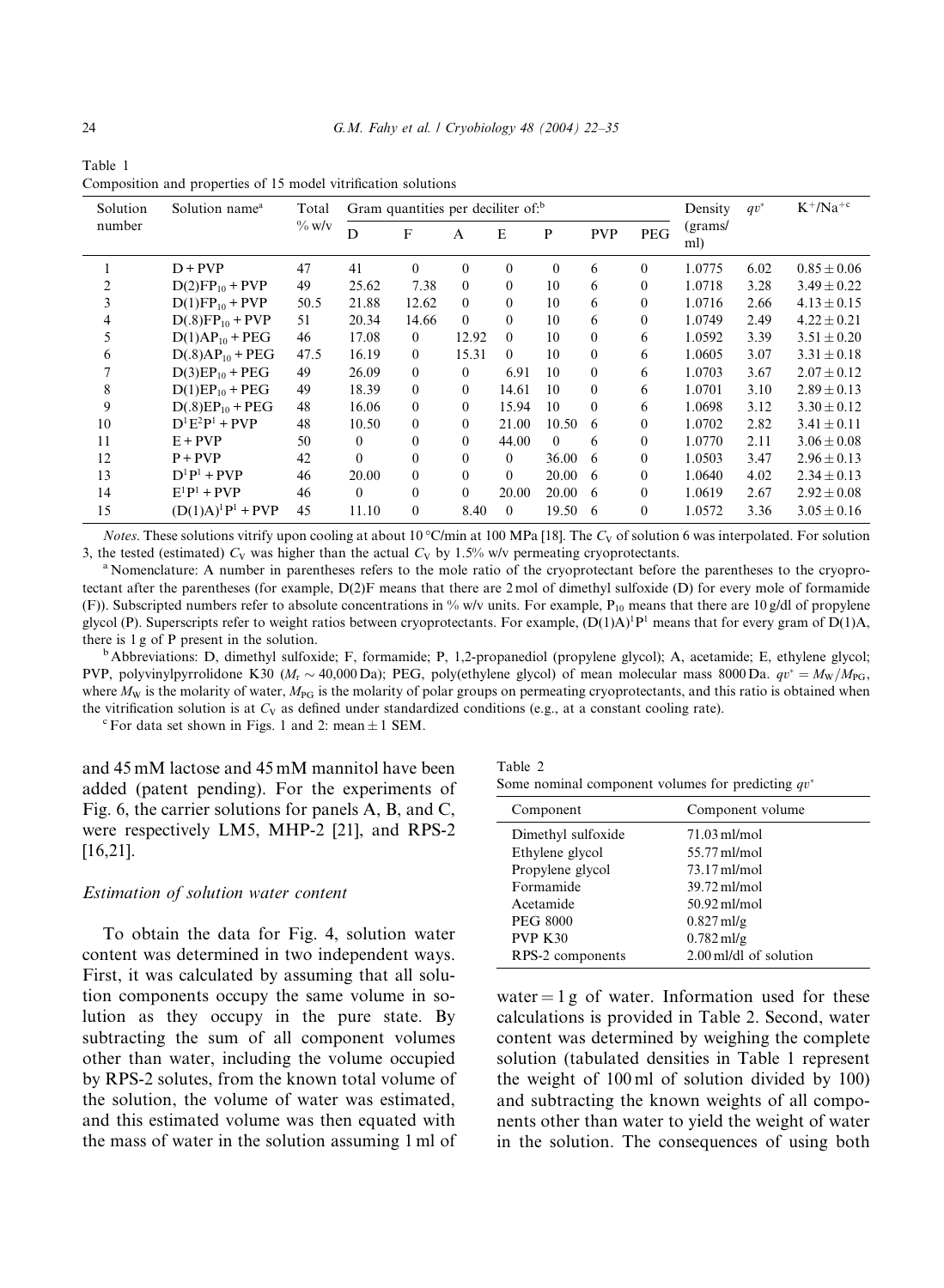methods of determining water content were then compared (Fig. 4).

## Mouse ova experiments

Virgin 6- to 8-week-old  $CBA/Ca \times C57BL/6$ female mice were superovulated [38] and euthanized [38], and the oviducts were removed. Oocytes surrounded by the cumulus mass were released from oviducts into 150 IU/ml hyaluronidase (Sigma, UK) contained in phosphate-buffered medium plus 4 mg/ml bovine serum albumin [38] to remove the cumulus cells. Cumulus-free oocytes were rinsed twice in PBF (phosphate-buffered medium plus 5% fetal bovine serum). Oocytes from the same cohort were distributed to control or experimental groups.

VSDP (6 M dimethyl sulfoxide plus 1 mg/ml PEG,  $M_r$  8000), was made up in PBF. VM3 (patent pending) consisted of 16.84% w/v ethylene glycol, 12.86% w/v formamide, 22.3% w/v dimethyl sulfoxide [21], 7% w/v PVP K12 (polyvinylpyrrolidone of  $M_r \sim 5000 \text{ Da}$ , and 1% w/v final concentrations of commercially available Superool X-1000 [45] and Supercool Z-1000 [46] ice blockers in PBF at a pH (as estimated with a standard pH electrode) of 8.0. X-1000 was heated briefly to  $80^{\circ}$ C to make it visibly less cloudy before use. From VSDP 25 and 65% dilutions and from VM3 9.2, 26, and 90% dilutions were made using PBF. A 1 M sucrose solution for dilution was also made up in PBF.

All addition steps were performed at room temperature ( $\sim$ 20 °C). Plastic insemination straws were prepared with a 4-cm column of 1 M sucrose diluent [38] and a 0.5-cm column of 100% VSDP or 90% VM3, which was placed 0.5 cm from the diluent column, and held until required. Groups of 10–25 oocytes were first pipetted into a  $50 \mu$ l droplet of 25% VSDP or 9.2% VM3 and held for  $3 \text{ min. Next, oocytes were rinsed through a } 50 \mu l$ droplet of 65% VSDP or 26% VM3 in  $\leq 1$  min. Finally, oocytes were pipetted into the 0.5-cm column of 100% VSDP or 90% VM3 in the insemination straw. Within 1 min, the straw was sealed with a wet plastic plug and transferred to  $-140$  °C liquid nitrogen vapor, then held in vapor for 3 min before being plunged into liquid nitrogen for storage.

Vitrified oocytes were rewarmed in air for 10 s and then in  $20^{\circ}$ C water for 10 s. The contents of the straw were expelled into 1 ml of 1 M sucrose and mixed well by pipetting, then the oocytes were transferred through two  $50 \mu l$  droplets of 1 M sucrose, again ensuring good mixing. After a total of 2 min of exposure to 1 M sucrose in the initial dilution and initial droplet steps, the oocytes were transferred to the second droplet of sucrose and held for  $3 \text{ min}$  before two 10-min washes in  $50 \mu$ l PBF, the first wash at room temperature and the second at 37 °C.

Control (untreated) oocytes were submitted directly to the IVF procedure [38]. All oocytes were assessed for morphological normalcy (based on polar body extrusion, spherical shape, and refractive cytoplasm) and fertilization at 24 h and for development to blastocysts at 5 days postinsemination.

## Whole kidney experiments

New Zealand white rabbits were induced with ketamine and xylazine and maintained using isoflurane [47]. The right kidney was flushed free of blood with 100 ml of TransSend-B organ preservation solution (containing  $7 \text{ mM}$  K<sub>2</sub>HPO<sub>4</sub>, 18 mM tripotassium citrate, 2 mM sodium acetate, 10 mM glucose, 1.8% w/v decaglycerol, 45 mM a-lactose, 40 mM NaCl, 5 mM reduced glutathione, 1 mM adenine HCl, 8 mM sodium Hepes, 0.1% w/v chondroitin sulfate A, 9 mg/liter chlorpromazine, 16 mg/liter dexamethasone, 1 mM  $CaCl<sub>2</sub>$ , and 1 mM  $MgCl<sub>2</sub>$ , with a total osmolality of 298 mOsm at pH 7.4; patent pending). The kidneys were then weighed and transferred to a specially constructed, computer controlled perfusion apparatus.

Perfusion pressure was maintained at 40 mmHg at all times. Baseline vascular resistance was established during initial perfusion for 10 min with TransSend-B containing 2% w/v hydroxyethyl starch (HES,  $M_r \sim 450,000$ ), then VMP solutes (VMP is equal to VM3 minus polyvinylpyrrolidone) were added at  $\sim 50$  mM/min. The perfusion temperature of  $3.5^{\circ}$ C was lowered linearly starting at 2 M VMP solutes and ending at 5 M VMP solutes and  $-3$  °C. After 10 min of perfusion with 5 M VMP at  $-3$  °C, full-strength (8.4 M) VMP was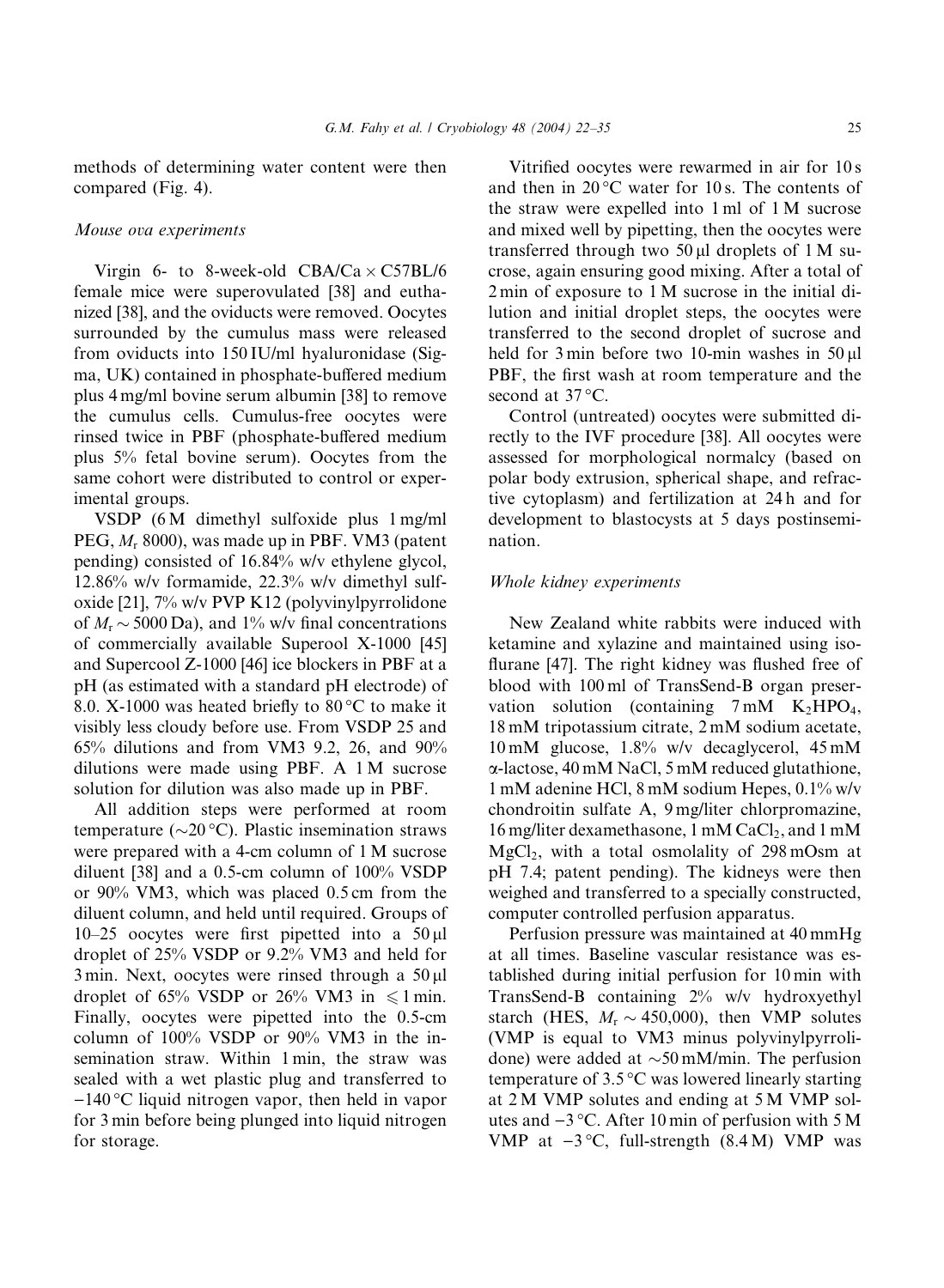perfused for 20 min at  $-3$  °C. VMP was prepared in the ice blocker-compatible LM5 carrier solution described above without HES. Washout of VMP began by perfusing half-strength VMP plus 300 mM mannitol and 2% w/v HES for 10 min at  $-3$  °C. The concentrations of both cryoprotectant and mannitol were then reduced gradually (at 30 and 1.5 mM/min, respectively) while proportionally raising perfusion temperature from  $-3$  to  $3.5^{\circ}$ C and transitioning from LM5 back to TransSend-B.

Following removal of all cryoprotectant and all but about 20 mM mannitol, the kidneys were transplanted orthotopically back to the site of the left kidney of the donor rabbit using an ultrarapid  $(\sim 3 \text{ min})$  anastomosis technique [47], and the left kidney was discarded. The animal was closed and allowed to recover over a 2-week postoperative period, with daily charting of serum creatinine levels, other metabolites, and general well-being.

## Statistical methods

Linear regressions and associated statistics were calculated using SigmaPlot (SPSS Science, Chicago, IL). Comparison of means of normally distributed groups of similar variance was done using Student's  $t$  test.

## Results

Insight into the nature of cryoprotectant toxicity was initially sought by attempting to account for variations in toxicity between 15 different vitrification solutions on the basis of various global aspects of their compositions. Each vitrification solution was carefully composed to be within  $1\%$ w/v of its threshold concentration for vitrification  $(C_V)$  as described elsewhere [13,17,18,20] in order to permit meaningful comparisons on an equal physical basis. Fig. 1 presents a re-analysis of previously published  $K^+/Na^+$  ratios [18,19] of rabbit renal cortical slices measured after exposure to and washout of the vitrification solutions described in detail in Table 1. Linear regression analysis revealed a paradoxical but statistically significant weak positive correlation between via-



Fig. 1. Relationship between the recovery of electrolyte transport capacity after cryoprotectant washout (measured as the steady state  $K^+/Na^+$  ratio attainable after 90 min of incubation at the optimum temperature of  $25^{\circ}$ C) and the total concentrations of 15 vitrification solutions described in Table 1. Top panel:  $K^+/Na^+$  ratio vs. the sum of the molarities of all permeating cryoprotectants in the solution. Middle panel:  $K^+ / Na^+$ ratio vs. the sum of the molalities of all permeating cryoprotectants in the solution. Lower panel:  $K^+/Na^+$  ratio vs. the sum of the molarities of all polar groups present on the permeating cryoprotectants in the solution, where the polar groups are defined as OH,  $S=O$ ,  $C=O$ , and  $NH<sub>2</sub>$ . Cryoprotectant addition and washout procedures were as previously described [18]. Means  $\pm 1$  SEM unless 1 SEM is too small to depict. Lines plotted are least squares regression lines.

bility and either the total molarity or the total molality of the solution (top and middle panels, respectively). The results for another traditional measure of concentration (mole fraction) were closely similar (data not shown). Further, a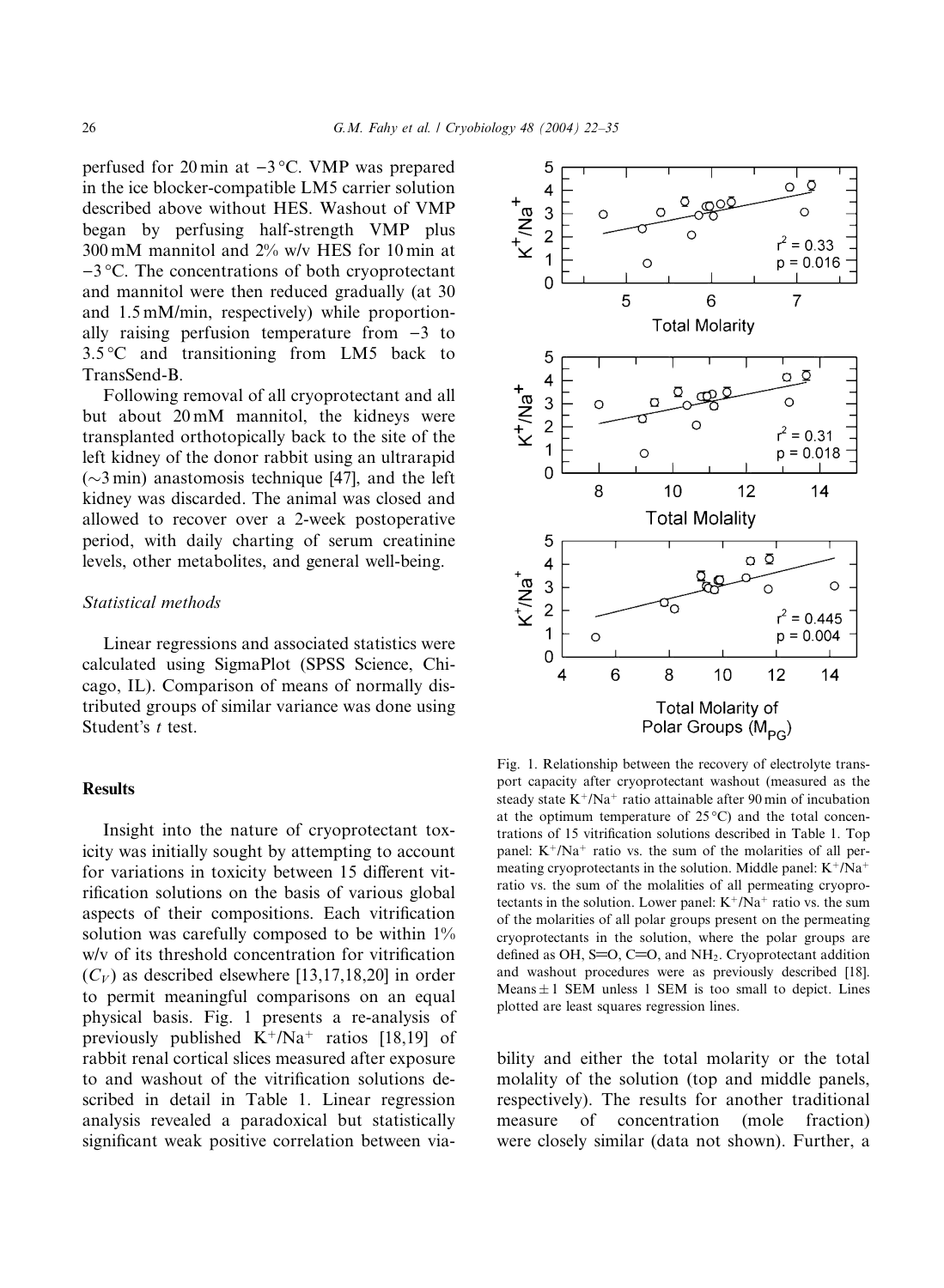considerably stronger correlation was obtained using an analogous but non-traditional measure of concentration, i.e., the total molarity of all polar groups on the penetrating cryoprotectants in the solution ( $M_{\text{PG}}$ , lower panel; p value 4-fold lower than for molarity).

These trends clearly establish that the toxicity of a vitrification solution is not caused by high concentrations of cryoprotectants per se. Instead, it is apparent that some solution property other than the concentrations of added solutes must govern toxicity. The remaining component of vitrification solutions is water. Plotting post-treatment  $K^+/Na^+$  ratio against the molarity of water  $(M_W)$  in the solution (Fig. 2, top panel) yields a non-significant ( $r^2 = 0.18$ ,  $p > 0.05$ ) trend toward higher  $K^+/Na^+$  ratios at lower solution water contents. However, factoring in the influence of both  $M_W$  and  $M_{PG}$  (Fig. 2, bottom panel) yields a highly significant ( $p = 0.0001$ ) correlation whose significance is 40 times stronger than that of the correlation with  $M_{\text{PG}}$  alone and 140 times stronger than the correlation obtained for molarity. This result suggests that toxicity is related more to a relationship between water and the hydrogen bonding groups of cryoprotectants than to either water or hydrogen bonding group concentrations per se. Also remarkable is the fact that this particular correlation entirely accounts for the toxicity of a solution containing dimethyl sulfoxide as the only penetrating cryoprotectant (point with the lowest  $K^+/Na^+$  ratio), whereas all previous attempts to correlate toxicity with solution composition have shown this solution to be the most deviant outlier [18,19].

To verify reproducibility of these observations, 11 vitrification solutions were selected from the original 15 primarily on the basis of having nonclustered  $K^+/Na^+$  ratios, and the effects of these solutions were retested on rabbit renal cortical slices using the same exposure and washout protocol as in the original experiments [18]. The old and the new data sets were normalized to each group's respective untreated controls to facilitate comparison of the results. As indicated in Fig. 3, the results show that, if anything, the correlation was even stronger in the replication experiments than in the original data set, and stronger still



Fig. 2. The role of water content and the water content per water-bonding group in determining the effects of vitrification solutions. Upper panel: ion transport capacity as a function of the molarity of water  $(M_W)$  in the tested vitrification solutions. Lower panel: the relationship between ion transport capacity and the ratio of the molarity of water to the molarity of all polar groups on permeating cryoprotectants in the vitrification solution ( $M_{PG}$ ). This ratio, when determined at  $C_V$  when  $C_V$  is defined at a standardized, slow to moderate cooling rate (about 10 °C/min in the current case) is defined as  $qv^*$ . A similar analysis that includes polar groups on the polymers in the solutions weakens the correlation obtained (data not shown).

when the two sets of data were averaged to minimize random variations. All but two (boxed points) of the 11 averaged results consistently showed deviation from the correlation of under 10%. With the exception of these outliers (whose significance is considered further below), the correlation is able to account for 95% of the variance of the group means of the pooled data set  $(r^2 = 0.95)$ .

Based on the results of Figs. 2 and 3, the compositional variable  $M_{\rm W}/M_{\rm PG}$  appears uniquely able to account for the toxic effects of a variety of complex mixtures of cryoprotectants when this variable is defined under meaningful conditions. For this reason, the new compositional variable as properly defined was given a unique name,  $qv^*(qv)$ star), wherein q refers to the quotient  $M_{\rm W}/M_{\rm PG}$  by analogy with previous notation  $[13,20]$ , v refers to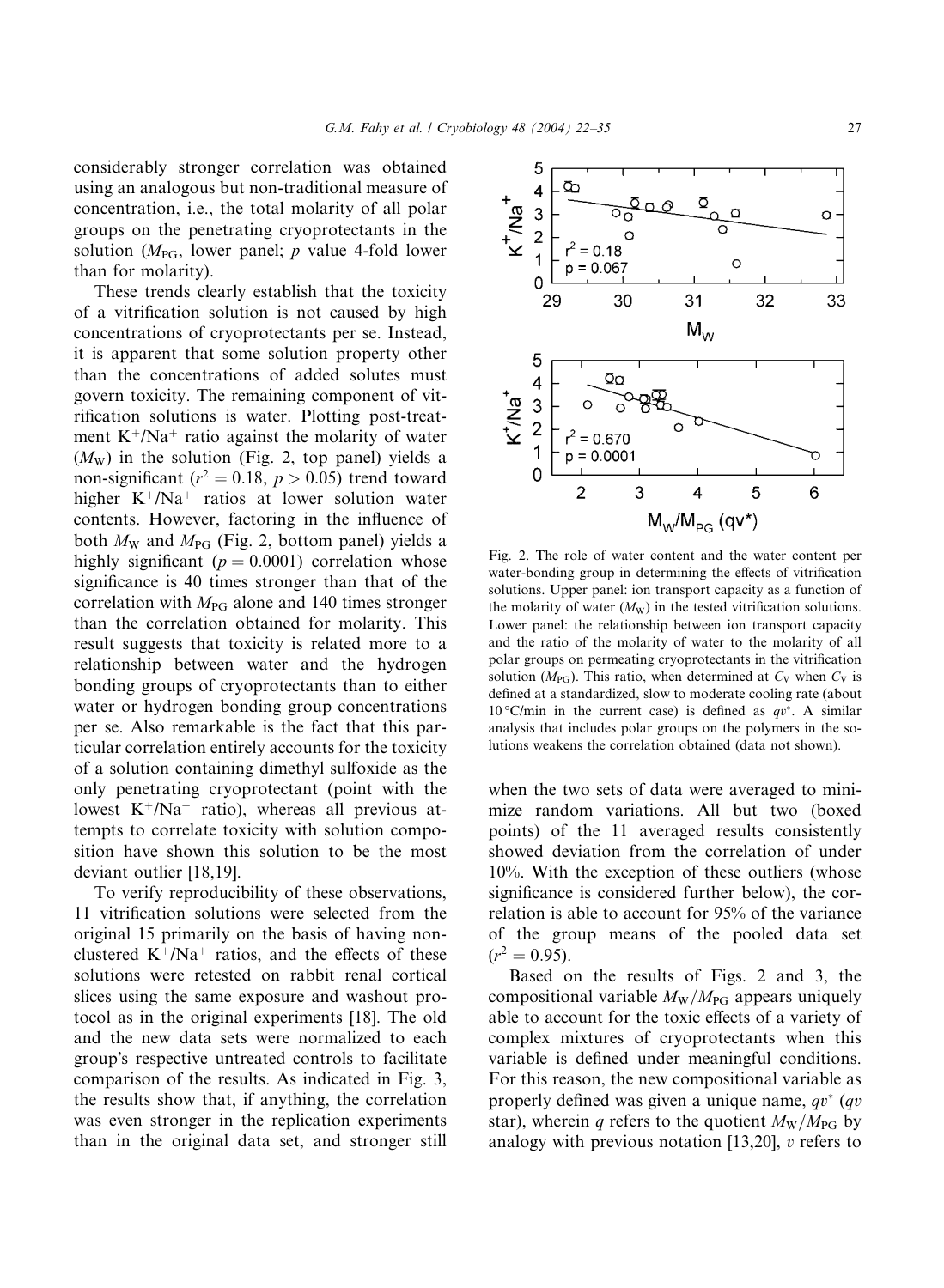

Fig. 3. Reproducibility of the correlation between K<sup>+</sup>/Na<sup>+</sup> ratio and  $qv^*$  for 11 different vitrification solutions (solutions 1–2, 4–5, and 7–13 of Table 1). The left panel recapitulates  $K^+/Na^+$  data collected originally in Maryland in 1986, while the middle panel shows data collected in California in the year 2000. The right panel shows the average of these two data sets. The boxed points in panel C are results that deviated from the regression line by more than 10% in both data sets. The leftmost boxed point is solution 11 of Table 1, and the second boxed point is solution 7. Except for these two solutions, the linear regression for the pooled results (dashed line) explains 95% of the variance of the data ( $r^2 = 0.95$ ).

the fact that the variable pertains to solutions at their  $C_{V}$ s, and the asterisk refers to the fact that  $C_Vs$  are to be determined at a standard slow cooling rate (in this case,  $\sim 10$  °C/min) [13,20], which is both more physically meaningful and more pertinent for organ-sized systems than the ultrarapid rates that are usually employed for vitrification of small samples. As demonstrated in Fig. 4,  $qv^*$  can be estimated from known  $C_V$  values with sufficient accuracy by using handbook data for component densities to calculate water content and thus  $M_W$  (see Table 2 for typical reference data). In other words, for all practical purposes, solute volumes in solution can be assumed to be the same as they are in the pure state, any errors being insignificant for purposes of calculating  $qv^*$ . This provides a convenient alternative to determining water content by weighing the solution and subtracting the masses of all other components, particularly for retrospective analysis of previously known solutions.

 $qv^*$  is a measure of the glass-forming efficacy of the cryoprotectants that compose the vitrification solution. If the value of  $qv^*$  is low, only a relatively small number of water molecules can be restrained from crystallization per hydrogen bonding group, which means that the average glass-forming tendency of the polar groups in the solution is weak. Based on the evidence from Figs. 1–3, it appears that weak glass formers favor higher viability. On this basis, new vitrification solutions were devised that were predicted to have lower toxicities than previously known solutions.

To provide a point of reference, a new test solution was prepared by analogy to the standard vitrification solution referred to variously as VS41A [16,36] or VS55 [7,8,24,42]. VS41A was modified by substituting an equal mass of the weak glass former, ethylene glycol, for the strong glassformer, propylene glycol, normally present in VS41A. As shown in Table 3, the resulting solution (referred to as  $V_{\text{EG}}$ ) was both more concentrated than and less toxic than VS41A, in accordance with prediction. Next, the components of  $V_{\text{EG}}$  were proportionally increased in concentration by a total of  $2\%$  w/v to attain  $C_V$ , and the proportion of ethylene glycol to other components was varied to enable toxicity to be plotted as a function of  $qv^*$ . When renal cortical slices were exposed to these new solutions, their recoveries were found once again to be directly related to  $qv^*$ (Fig. 5;  $r^2 = 0.873$ ;  $p = 0.013$ ), and a substantial advantage over VS41A persisted despite the considerably higher concentrations of these solutions.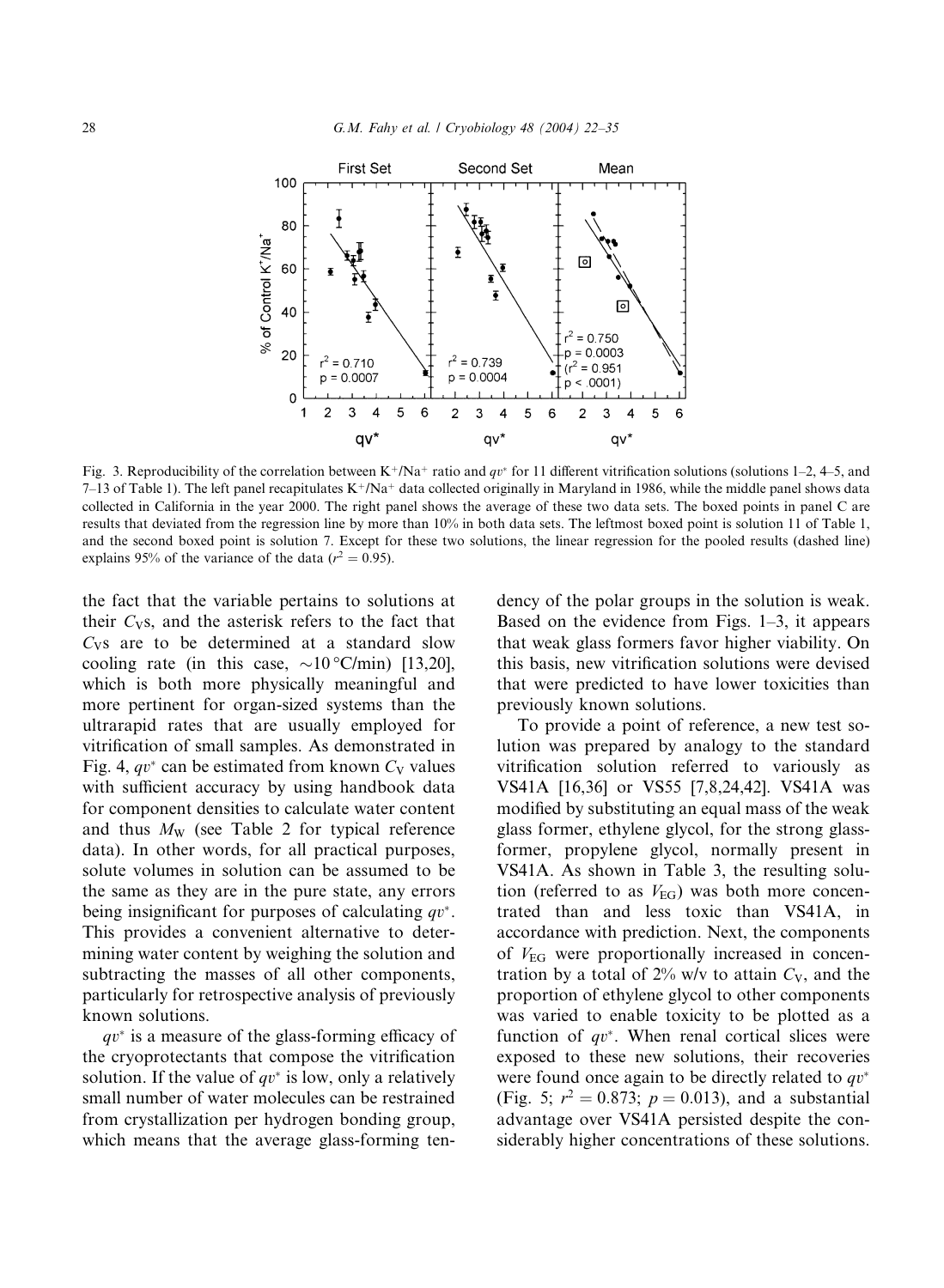

Fig. 4. Predictability of  $qv^*$  from handbook data. Accurate determination of  $qv^*$  requires a knowledge of the water content of the solution. This can be determined by measuring the density of the solution, multiplying by the volume of the solution, and subtracting the masses of all components in the solution other than water to yield the mass of water in the solution. Alternatively, it can be assumed that the volumes occupied by all solution constituents are the same in the solution as they are in the pure state, from which the expected density of the solution, and therefore the water content, can be calculated assuming 1 ml of water equals 1 g. The volume displacement of the RPS-2 vehicle solution constituents was determined directly by measuring solution volume before and after adding these constituents and was found to be 2 ml/dl of solution. The error in density introduced by using handbook data for penetrating and non-penetrating cryoprotectants (Table 2) is shown in the upper panel for the 15 solutions of Table 1. The maximum error in density above or below expectation (vertical distance from the line indicating identical values for measured and predicted densities) was 1%. Translating the predicted density into a predicted water content yielded a maximum error of about 2% (middle panel). However, this error is visually imperceptible over the scale of  $qv^*$  values studied here (lower panel), and thus will generally be negligible.

To complete the development of more general solutions for vitrification, we combined  $V_{EG}$ -like solutions with non-permeating polymers (Fig. 6).

| ш<br>٠<br>۰,<br>× |  |  |
|-------------------|--|--|
|-------------------|--|--|

Effect of replacing propylene glycol with ethylene glycol in a standard vitrification solution

| Feature                                         | VS41 A          | $V_{\rm FG}$      |
|-------------------------------------------------|-----------------|-------------------|
| Dimethyl sulfoxide                              | 3.10 M          | 3.10 M            |
| Formamide                                       | 3.10 M          | 3.10 M            |
| Propylene glycol                                | 2.21 M          | 0.00 <sub>M</sub> |
| Ethylene glycol                                 | 0.00 M          | 2.71 M            |
| Total molarity                                  | 8.41 M          | 8.91 M            |
| $K^+/Na^{+a}$                                   | $4.93 \pm 0.15$ | $7.17 \pm 0.15$   |
| $\%$ of control K <sup>+</sup> /Na <sup>+</sup> | $59.9 \pm 1.8$  | $86.9 \pm 1.8^*$  |

<sup>a</sup>The time of exposure to the vitrification solutions was 40 min at 0 °C.<br>  $* p < 0.001$  vs. VS41A.

It is known that toxicity depends much more strongly on permeating cryoprotectants than on extracellular agents [19,20]. Many current vitrification solutions therefore include extracellular polymers, whose contribution to vitrification tendency at least roughly matches that of intracellular proteins [20]. As shown in Fig. 6A, we found it was possible to make  $V_{EG}$  vitrifiable by adding extracellular polymer to it in substantial concentrations



Fig. 5. Variation of electrolyte transport capacity with  $qv^*$  for vitrifiable variants of  $V_{EG}$ . The variants contained ethylene glycol, dimethyl sulfoxide, and formamide, where the mole ratio of the latter two cryoprotectants was fixed at 1:1. The total concentration was 57% w/v in all cases, and the concentrations of ethylene glycol were, respectively, 5, 10, 15, and 17.449% w/v for the progressively decreasing  $qv^*$  values shown.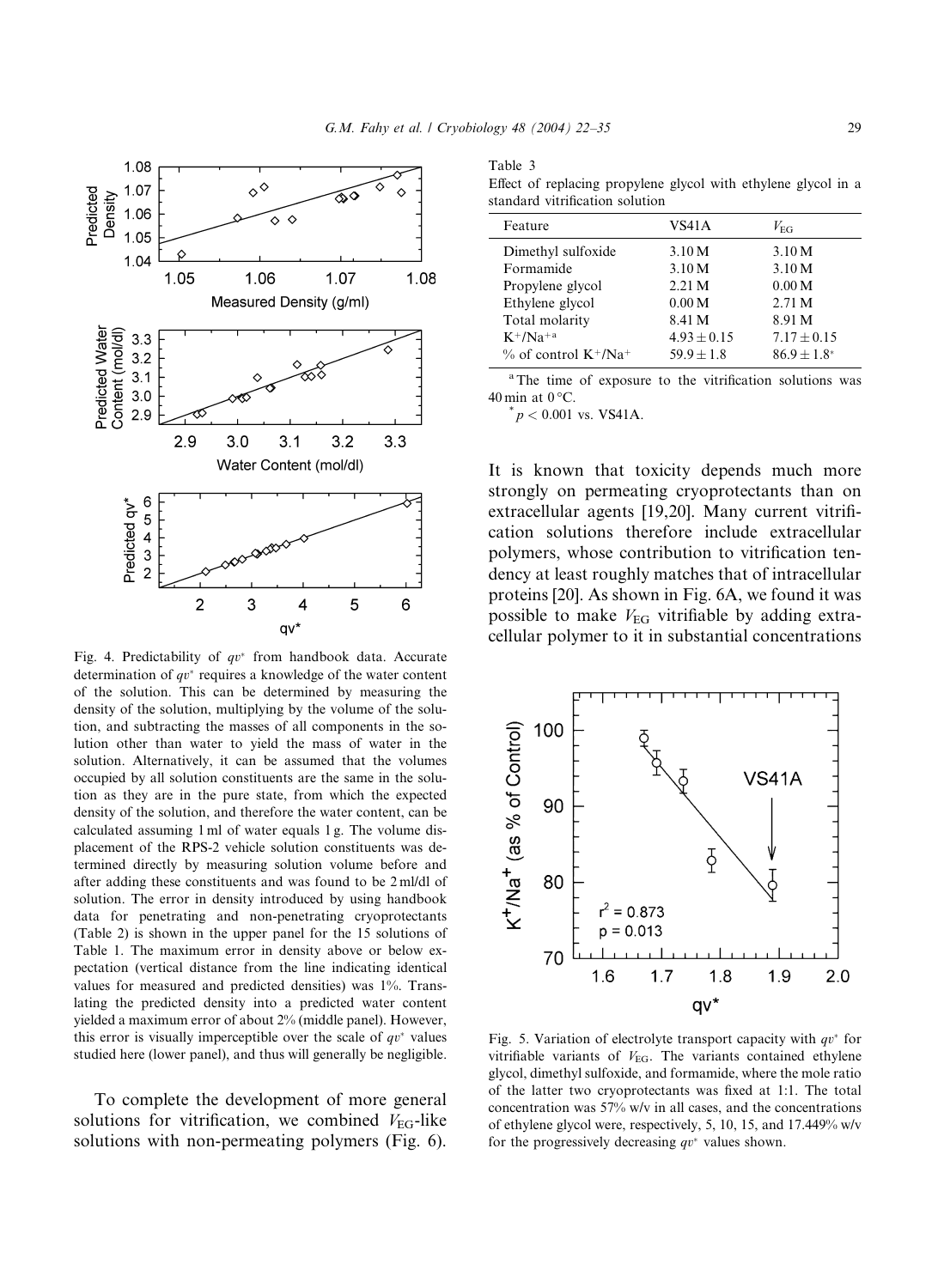without reducing viability as reflected by the  $K^+/$  $Na<sup>+</sup>$  ratio (upper two bars). By adding even more polymer, the concentrations of dimethyl sulfoxide and formamide in  $V_{EG}$  could even be reduced without losing stability against ice formation (Fig. 6A, lowest bar). As shown in Fig. 6B, solutions prepared by reducing permeating cryoprotectant in  $V_{EG}$  and adding polymer are substantially less toxic than both VS41A and three previously described vitrification solutions that, like the new solutions, contain both ethylene glycol and extracellular polymers [26,35,41]. Fig. 6C further verifies the superiority of the new solutions over VS41A and also illustrates the utility of including an ''ice blocker.'' Polyvinyl alcohol [45] and polyglycerol [46] have specific and complementary [46] antinucleating properties and therefore are able to disproportionately enhance stability against ice formation. Fig. 6C (bottom bar) shows that  $V_{EG}$  rendered vitrifiable by the inclusion of 1% polyvinyl alcohol is no more toxic than the same solution lacking the antinucleator.

A new general-purpose vitrification solution known as VM3 was obtained by combining the final solution of Fig.  $6A$  with  $1\%$  w/v polyvinyl alcohol and 1% w/v polyglycerol. VM3 has the same molar concentration as VS41A, but, unlike VS41A, results in essentially no toxicity when exposed to renal cortical slices at  $0^{\circ}$ C for 30 min (data not shown). Furthermore, the critical warming rate (defined as the warming rate at which 0.2% of the sample mass will crystallize during rewarming after previous vitrification) is much lower for VM3 ( $\sim$ 2.8 °C/min) than for VS41A ( $\sim$ 55 °C/min), which makes it possible to safely warm larger objects by simple conduction.

The generality of applicability of VM3 was demonstrated by using it to successfully vitrify a variety of different living systems. Positive results after vitrification of different rat tissues (de Graaf et al., in preparation; Pichugin et al., in preparation) and rabbit renal cortical slices with VM3 will be presented in detail elsewhere. Here we illustrate the potential scope of the present observations by reporting vitrification results for mouse ova and toxicity data for whole rabbit kidneys.

Fig. 7 compares the rates of morphological normalcy, fertilization capacity, and development



Fig. 6. Superiority of new vitrification solutions based on  $V_{\text{EG}}$ but containing polymers. (A) Addition of 4.25–7% w/v polyvinylpyrrolidone of  $M_r \sim 5000$  Da (PVP K12) was successful with and without the subtraction of 1.1% w/v formamide and 1.9% w/v dimethyl sulfoxide  $[3\%$  w/v D(1)F, where the (1) indicates that dimethyl sulfoxide and formamide have the same molarity]. Both solutions shown are fully vitrifiable and essentially non-toxic. (B) Direct comparison between a  $V_{\text{EG}}$ -type solution (PVP K30 has  $M_r \sim 40,000$ ), VS41A, and three ethylene glycol solutions advocated in the literature (the EFS solution of Kasai et al. [26], consisting of 40% v/v ethylene glycol, 18% w/v Ficoll, and 0.3 M sucrose; the Drosophila vitrification solution of Mazur et al. [35], consisting of 8.5 M ethylene glycol plus 10% w/v polyvinylpyrrolidone of  $M_r \sim 40,000$  Da [PVP K30]; and a variant of EFS [41] containing 40% v/v ethylene glycol, 20% w/v PVP K30, and 11.3% w/v trehalose [EPT]). (C) Further comparisons of the toxic effects of  $V_{\text{EG}}$  and its variants (PEG 6000 refers to polyethylene glycol,  $M_r \sim 6000$ ) to VS41A and demonstration of the lack of toxicity of the ''ice blocker'' polyvinyl alcohol (PVA) [45] when the latter is present at a concentration sufficient to allow vitrification.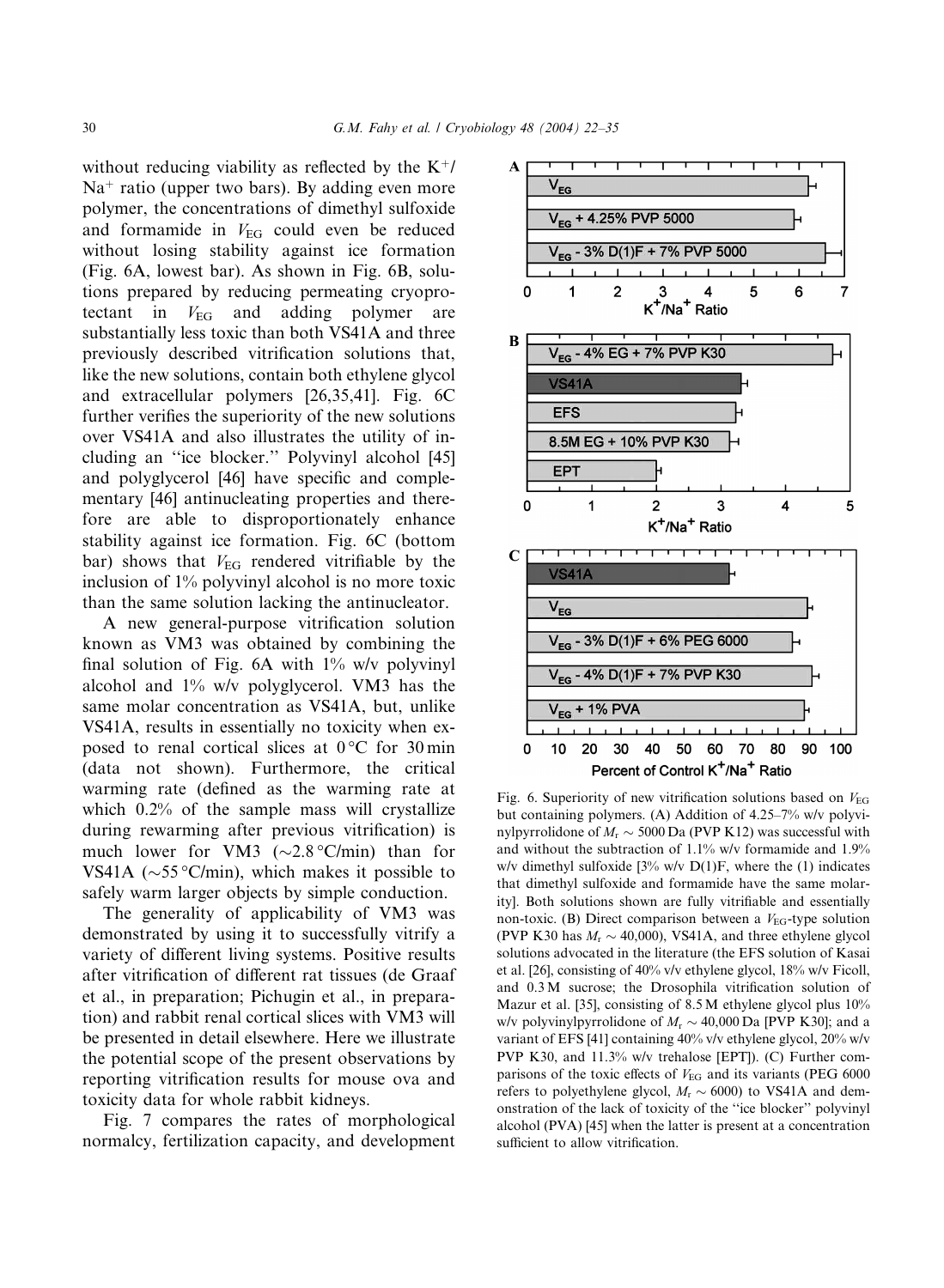

Fig. 7. Comparison of a new vitrification solution, VM3, and a previous solution, VSDP [38,39], for the preservation of mouse ova. All ova were vitrified using either 90% of full-strength VM3 (0.9 VM3, a 7.6M solution) or VSDP (a 6M solution) and evaluated for their immediate post-exposure morphological normalcy (N), their ability to undergo fertilization by added sperm (F), and their ability to develop to the blastocyst stage of development once fertilized (B). Results shown represent the cumulative percent of ova and derived embryos passing each test (N, F, and B). Upper panel: absolute results. Lower panel: results normalized to the performance of untreated control ova. For specific methods, see Methods and [38,39].

to the blastocyst stage after vitrification of mouse ova in either a diluted version of VM3 (90% [7.6 M] VM3, which is sufficient for vitrification using rapid cooling and warming rates) or a solution that was previously shown to be particularly effective for vitrification of mouse ova [38,39] (VSDP, consisting of 6 M dimethyl sulfoxide plus 0.1% w/v polyethylene glycol,  $M_r = 8000$ ). The rate of development to blastocysts was 80% of the rate of untreated control ova after vitrification in 90% VM3, but less than half of this rate after vitrification in VSDP.

It is understandably more difficult to achieve comparable results in large organs due in part to the need to distribute the vitrification solution slowly by vascular perfusion and to remove the cryoprotectants in similar fashion. In previous

experiments involving perfusion with VS41A, no kidneys survived perfusion at  $-3$  °C [29]. Perfusion of this 8.4 M solution at  $-25$  °C allowed about half of the perfused kidneys to survive, but only when iloprost, heparin, and aspirin were used to compensate for severe damage to the microcirculation [4,28,29]. Even with this pharmacological support, VS41A-perfused kidneys exhibited hematuria, cortical hemorrhages, and chronically elevated serum creatinine after transplantation [4]. Perfusing kidneys with a more dilute solution (VS4, equivalent to 89% of full strength VS41A, or 7.49 M) at  $-3$  °C yielded 100% survival and a lower peak serum creatinine  $(9.6 \pm 1.2 \,\text{mg/dl}$  for VS4, vs.  $14.3 \pm 1.1$  mg/dl for VS41A  $-25$  °C survivors) but only when iloprost, heparin, and aspirin were used to mitigate still-severe vascular congestion [28].

In contrast, Fig. 8 shows a peak serum creatinine of 2.24  $\pm$  0.24 mg/dl after transplanting rabbit kidneys perfused at  $-3$  °C with the 8.4 M permeating cryoprotectants of VM3 without the benefit of iloprost, aspirin, or heparin. This peak creatinine level is actually lower than that reported for sham-operated (untreated) controls in past experiments [27]. All of these kidneys (7/7) survived perfusion with the new solution, and none showed hemorrhaging or hematuria.



Fig. 8. Mean postoperative creatinine levels of transplanted rabbit kidneys perfused with an 8.4 M solution known as VMP, which consists of VM3 minus the PVP to ensure equilibration. After slow introduction (see Methods), VMP was perfused at  $-3$  °C for 20 min. Serum creatinine levels peaked on day 2 at  $2.24 \pm 0.24$  mg/dl (mean  $\pm 1$  SEM;  $n = 7$ ). Further details are given in the Methods section.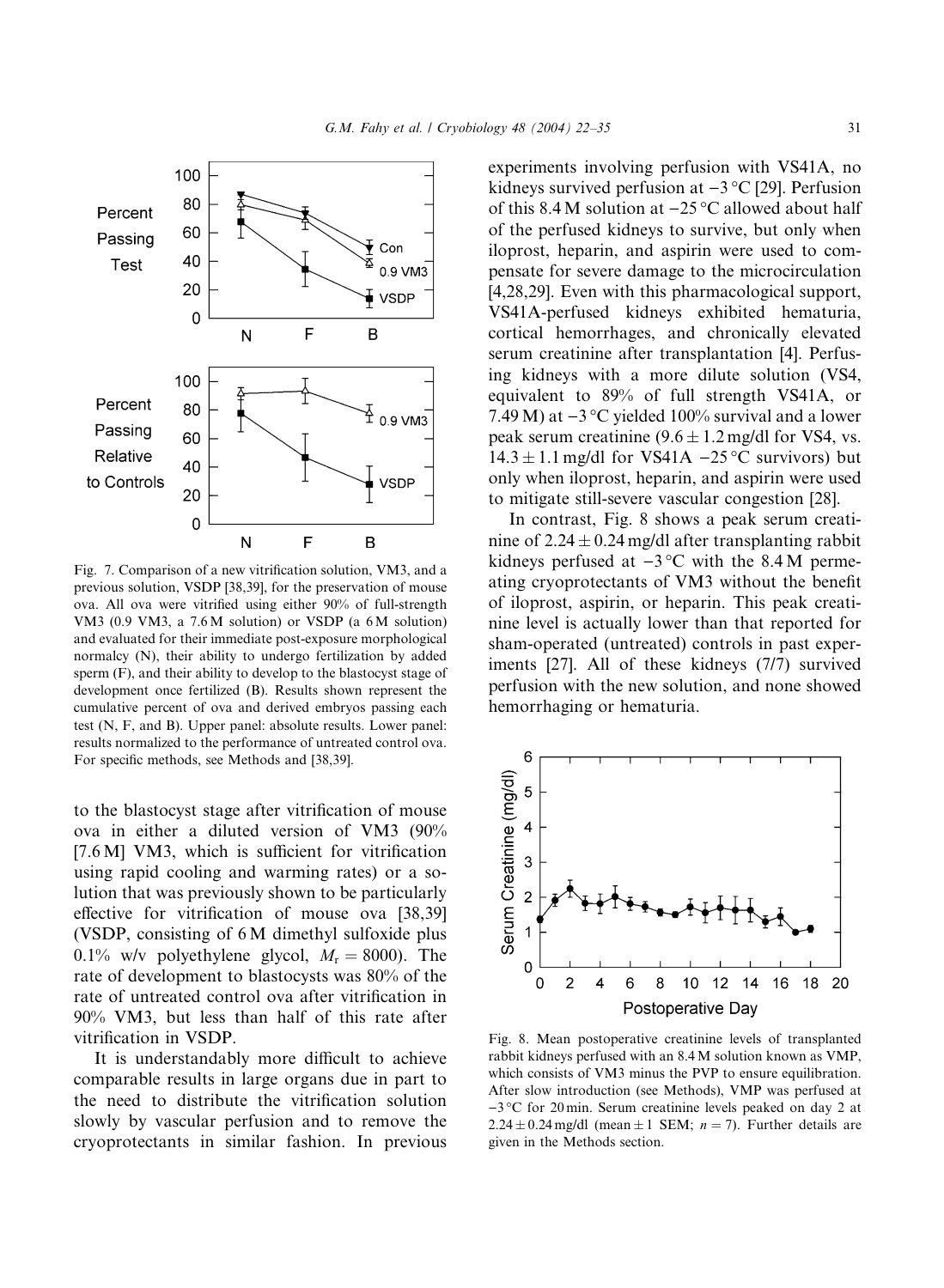#### **Discussion**

Past attempts to relate the toxicity of a cryoprotectant solution to its physical properties have not been able to provide useful predictions of the response of nucleated cells or organized tissues to vitrification solutions [1,2,5,18,19,37]. The present report describes new concepts related to the discovery of superior vitrification solutions for complex living systems, and provides initial evidence that the application of these concepts will be of practical significance for the cryopreservation of sensitive single cells, organized tissues, and even systems as complex as whole organs. Our reasoning pertaining to the basic mechanisms underlying the new results is as follows.

In order for a solution to vitrify at normally attainable cooling rates, it is necessary to inhibit water–water interactions. In a practical sense, all solutions at their threshold concentrations for vitrification are equivalent in the sense that water– water interactions in these solutions are inhibited just enough to prevent crystallization regardless of the composition and absolute concentrations of the solutions. However, despite the approximate equivalence of water crystallization tendency between various solutions at  $C_V$ , it is apparent that large differences exist in the toxicities of these vitrification solutions. The nature of the relationship between toxicity and  $qv^*$  suggests a possible way of understanding this dichotomy.

 $qv^*$  is believed to be an indirect measure of the average energy of hydrogen bonding between water and hydrogen bonding groups in the solution. A solution with a high  $qv^*$  vitrifies with a higher number of water molecules per waterbonding polar group than a solution with a low  $qv^*$ , implying that each polar group in the former solution must interact with and restrict a larger number of water molecules, presumably because of stronger hydrogen bonding with water. This conclusion is strongly supported by direct measurements of the effects of different cryoprotectants on the proton chemical shift of water, which showed that glass-forming tendency, as measured by  $C_V$ , depression of the homogeneous nucleation temperature, and elevation of the glass transition temperature, is directly related to the basicity

(water-bonding ability) of the cryoprotectants [22,34]. Given that solutions with a high  $qv^*$  are more toxic than those with a low  $qv^*$ , it appears that the toxicity of vitrification solutions increases as the strength of water-cryoprotectant hydrogen bonding increases.

We propose that non-specific toxicity of vitrification solutions is governed by the statistical availability of water molecules for hydrating biomolecules. Strong water association with added polar groups may result in lower water availability for hydrating biomolecules even though the absolute water content of solutions bearing strongly hydrated cryoprotectants is higher. In other words, competition between cellular constituents and cryoprotectants for hydration may govern the partitioning of water to cellular constituents.

Because  $qv^*$  is a property of the solution as a whole, excellent vitrification solutions could be formed that include balanced [16] concentrations of the strong glass-former, dimethyl sulfoxide [18], and weak glass-formers such as formamide [13], acetamide [12,13,20], and ethylene glycol [18]. This implies that toxicity relates to the statistical average of water distributions around biomolecules rather than to momentary local encounters between biomolecules and strong glass formers. Stated differently, it appears that  $qv^*$  is linked to toxicity when toxicity is non-specific in nature. By the same reasoning, injury associated with specific binding, strong denaturants, or perhaps with individual cryoprotectants used in high enough concentrations to produce specific toxic effects would not be expected to correlate with  $qv^*$ . At least one outlier of Fig. 3C, in which ethylene glycol was the only penetrating cryoprotectant (solution 11 of Table 1), may be an example in which specific toxic effects were present.

The basic phenomena described here can be reconciled with traditional experience by reference to the schematic diagram of Fig. 9. Although it is the case that the toxicity of a given cryoprotectant solution tends to rise with concentration, there tends to be a threshold concentration specific to each solution below which little toxicity is observed [20]. We suggest that as  $C_V$  (especially when expressed in units such as  $M_{\text{PG}}$  or  $M_{\text{PG}}/M_{\text{W}}$ ) rises,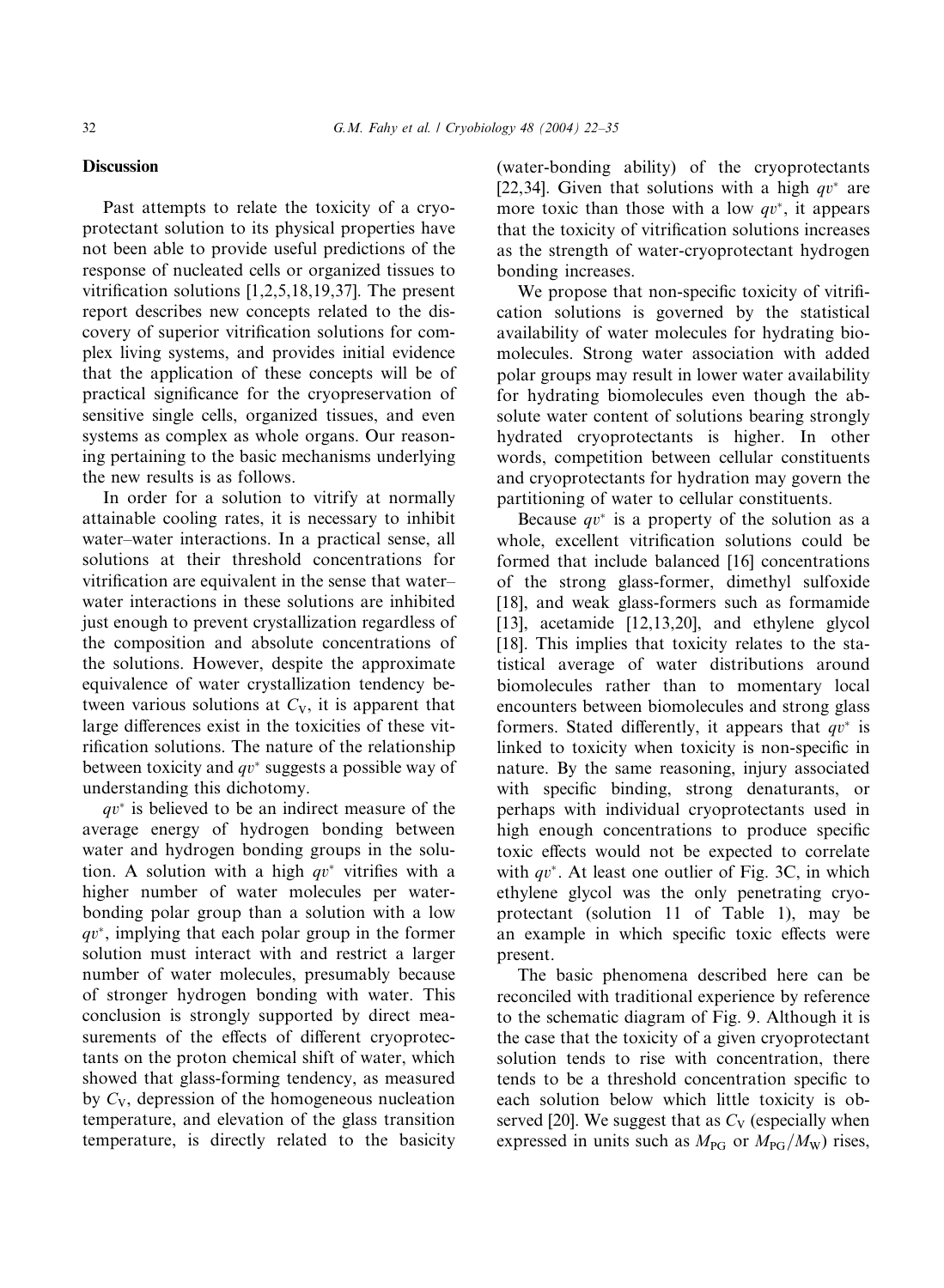

Fig. 9. Illustration of how toxicity can be lower in solutions of high  $C_V$  despite the fact that increasing the concentration of any solution tends to elevate its toxicity. (A) Concentration dependence of the toxicities and glass-forming tendencies of five hypothetical solutions 1–5 of progressively decreasing toxicity and decreasing glass-forming tendencies. Solid lines indicate that for every solution, increasing concentration is innocuous until a threshold concentration for toxicity  $(C_T1$  through  $C_T5$ ) is reached, beyond which functional recovery falls rapidly with further increases in solution concentration [20]. However, viability does not fall to zero before the concentration threshold for vitrification,  $C_V1-C_V5$ , is reached, as indicated by the black boxes, which mark the intersection between the toxicity curves and the vertical lines representing  $C_V$  (dotted drop lines). If  $C_V$ rises less rapidly with decreasing glass-forming tendency than does  $C_T$ , then the intersections between  $C_V$  and the toxicity curve will occur at higher and higher levels of functional recovery as  $C_V$  rises even though the intersections also occur at higher and higher absolute concentrations. This phenomenon is summarized in (B), which plots the ratio between  $C_T$  and  $C_V$  as a function of  $C_V$ , showing that as  $C_V$  rises,  $C_T$  can rise until it equals or even exceeds  $C_V$ . Such a solution can be used for vitrification without inducing significant biological injury. An implication of the close linearity of these plots, as suggested by Figs. 1–3 and 5, is that the rise in  $C_T$  is likely to be causally related to the rise in  $C_V$ .

the threshold concentration required for toxicity  $(C_T)$  rises as well (panel A) and, in fact, that  $C_T$ tends to rise faster than  $C_V$  (panel B) so that, for solutions with the highest  $C_Vs$ ,  $C_T$  can approach, reach, and even surpass  $C_V$ . An implication of the linearity of the plots of Figs. 1–3 and 5 is that the rise in  $C_T$  is causally related to the rise in  $C_V$ , that is, that the same features that weaken glass-forming tendency weaken toxicity even more strongly.

The mechanism by which reduced hydration of biomolecules caused by the presence of cryoprotectants leads to impaired cellular function remains to be elucidated. Protein stability in the presence of cosolvents has been related to the ability of the protein to remain preferentially hydrated in the presence of the cosolvent [6,23]. This is usually ascribed to a more favorable free energy of interaction between water and the protein in comparison to the interaction between the cosolvent and the protein. This interpretation may underemphasize the possibility that water availability for hydration can be limiting either because of insufficient water content or because of stronger interaction between water and cosolvent than between water and protein. Dimethyl sulfoxide may be a good example of an agent that has a higher affinity for water than for protein since its interaction with formamide in aqueous solution is thermochemically repulsive [19], whereas formamide–formamide chains in solution bear a resemblance to the  $\alpha$  helix, the site of most protein–cosolvent interactions [6]. It will be interesting to see whether the behavior of model proteins after transient exposure to vitrifiable cryoprotectant mixtures parallels the  $qv^*$  dependence of the functional integrity of organized tissue.

The phenomena described here have allowed an extremely delicate mammalian organ to be exposed to unprecedentedly high concentrations of cryoprotective solutes at relatively high temperatures with subsequent excellent life support function. This observation substantially increases the likelihood that the successful vitrification and recovery of a variety of complex and spatially extended tissue and organ replacements will be feasible. In addition, the successful application of the new solution technologies to systems as diverse as mouse ova and rabbit kidneys suggests the generality of the principles involved in the prediction and control of vitrification solution toxicity.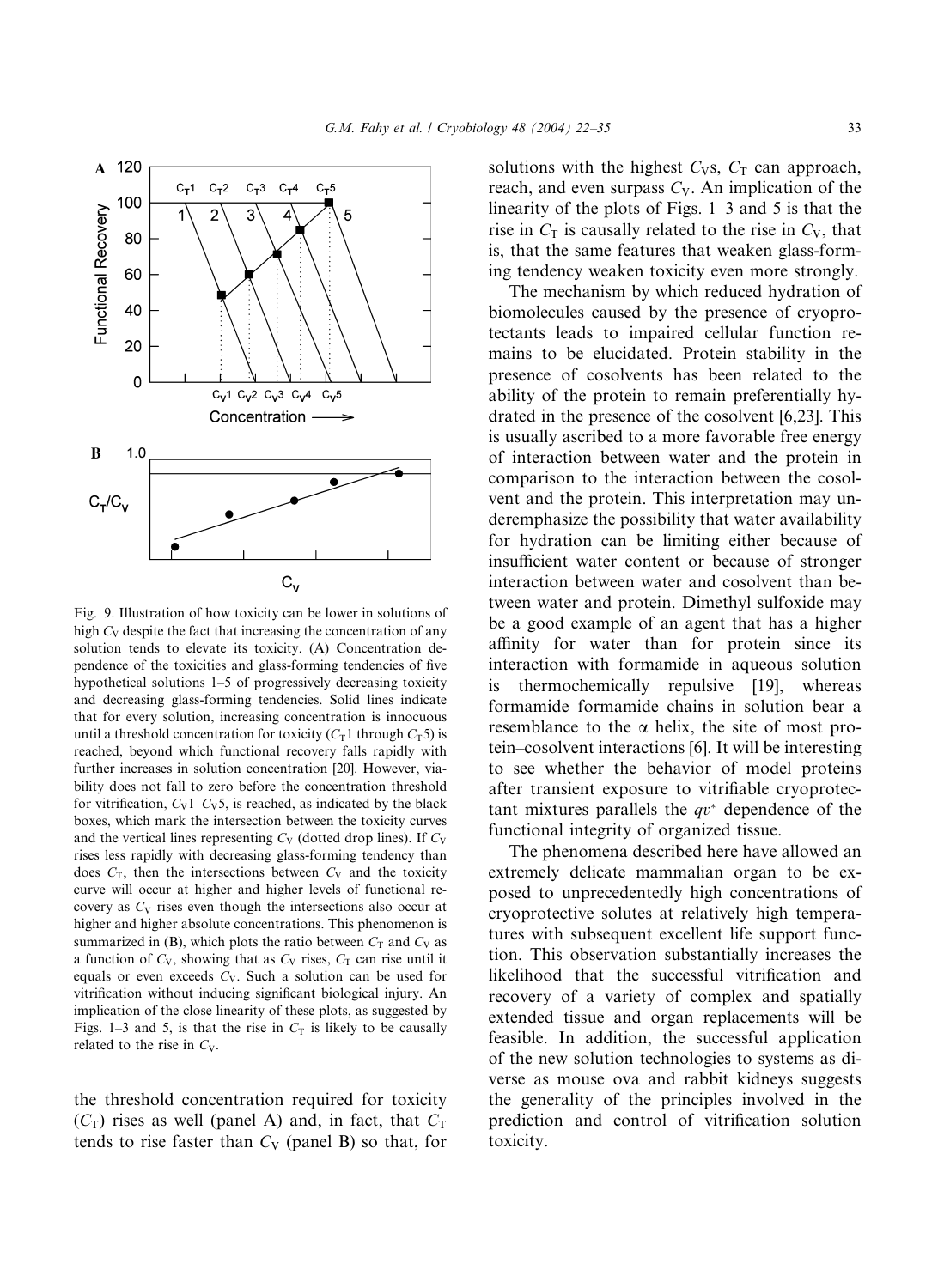## Acknowledgments

We thank Chris Rasch, Nooshin Mesbah-Karimi, John Phan, Darren Bell, Perlie Tam, Alice Chang, and Richard Infante for excellent technical support.

#### References

- [1] T.J. Anchordoguy, J.F. Carpenter, J.H. Crowe, L.M. Crowe, Temperature-dependent perturbation of phospholipid bilayers by dimethylsulfoxide, Biochim. Biophys. Acta 1104 (1992) 117–122.
- [2] T.J. Anchordoguy, C.A. Cecchini, J.H. Crowe, L.M. Crowe, Insights into the cryoprotective mechanism of dimethyl sulfoxide for phospholipid bilayers, Cryobiology 28 (1991) 467–473.
- [3] F.G. Arnaud, B.S. Khirabadi, G.M. Fahy, Normothermic blood perfusion of isolated rabbit kidneys. III. In vitro physiology of kidneys after perfusion with Euro-Collins or 7.5M cryoprotectant (VS4), Transpl. Int. 15 (2002) 278– 289.
- [4] F.G. Arnaud, B. Khirabadi, G.M. Fahy, Physiological evaluation of a rabbit kidney perfused with VS41A, Cryobiology 46 (2003) 289–294.
- [5] I.B. Bakaltcheva, C.O. Odeyale, B.J. Spargo, Effects of alkanols, alkanediols and glycerol on red blood cell shape and hemolysis, Biochim. Biophys. Acta 1280 (1996) 73–80.
- [6] D.W. Bolen, I.V. Baskakov, The osmophobic effect: natural selection of a thermodynamic force in protein folding, J. Mol. Biol. 310 (2001) 955–963.
- [7] K.G. Brockbank, F.G. Lightfoot, Y.C. Song, M.J. Taylor, Interstitial ice formation in cryopreserved homografts: a possible cause of tissue deterioration and calcification in vivo, J. Heart Valve Dis. 9 (2000) 200–206.
- [8] K.G.M. Brockbank, Y.C. Song, B.S. Khirabadi, F.G. Lightfoot, J.M. Boggs, M.J. Taylor, Transpl. Proc. 32  $(2000)$  3–4.
- [9] D.K. Cooper, B. Gollackner, C. Knosalla, K. Teranishi, Xenotransplantation—how far have we come?, Transpl. Immunol. 9 (2002) 251–256.
- [10] B. Dekel, T. Burakova, F.D. Arditti, S. Reich-Zeliger, O. Milstein, S. Aviel-Ronen, G. Rechavi, N. Friedman, N. Kaminski, J.H. Passwell, Y. Reisner, Human and porcine early kidney precursors as a new source for transplantation, Nat. Med. 9 (2003) 53–60.
- [11] G.M. Fahy, Cryoprotectant toxicity: biochemical or osmotic?, Cryo-Letters 5 (1984) 287–294.
- [12] G.M. Fahy, Vitrification: a new approach to organ cryopreservation, Prog. Clin. Biol. Res. 224 (1986) 305– 335.
- [13] G.M. Fahy, Vitrification, in: J.J. McGrath, K.R. Diller (Eds.), Low Temperature Biotechnology, Emerging Applications and Engineering Contributions, The American

Society of Mechanical Engineers, New York, NY, 1988, pp. 113–146.

- [14] G.M. Fahy, The practicality of vitrification for cryopreservation of engineered tissues, Cryobiology 43 (2001) 349– 350.
- [15] G.M. Fahy, S.E. Ali, Cryopreservation of the mammalian kidney. II. Demonstration of immediate renal function after introduction and removal of 7.5 M cryoprotectant, Cryobiology 35 (1997) 114–131.
- [16] G.M. Fahy, C. da Mouta, L. Tsonev, B.S. Khirabadi, P. Mehl, H.T. Meryman, Cellular injury associated with organ cryopreservation: chemical toxicity and cooling injury, in: J.J. Lemasters, C. Oliver (Eds.), Cell Biology of Trauma, CRC Press, Boca Raton, FL, 1995, pp. 333– 356.
- [17] G.M. Fahy, A. Hirsh, Prospects for organ preservation by vitrification, in: D.E. Pegg, I.A. Jacobsen, N.A. Halasz (Eds.), Organ Preservation, Basic and Applied Aspects, MTP Press, Boston, MA, 1982, pp. 399–404.
- [18] G.M. Fahy, D.I. Levy, S.E. Ali, Some emerging principles underlying the physical properties, biological actions, and utility of vitrification solutions, Cryobiology 24 (1987) 196–213.
- [19] G.M. Fahy, T.H. Lilley, H. Linsdell, M. St, J. Douglas, H.T. Meryman, Cryoprotectant toxicity and cryoprotectant toxicity reduction: in search of molecular mechanisms, Cryobiology 27 (1990) 247–268.
- [20] G.M. Fahy, D.R. MacFarlane, C.A. Angell, H.T. Meryman, Vitrification as an approach to cryopreservation, Cryobiology 21 (1984) 407–426.
- [21] G.M. Fahy, B. Wowk, Cryoprotectant solution containing dimethyl sulfoxide, an amide, and ethylene glycol, US Patent 6,395,467 B1 (2002).
- [22] M. Forsyth, D.R. MacFarlane, A study of hydrogen bonding in concentrated diol/water solutions by proton NMR: correlation with glass formation, J. Phys. Chem. 94 (1990) 6889–6893.
- [23] K. Gekko, S.N. Timasheff, Thermodynamic and kinetic examination of protein stabilization by glycerol, Biochemistry 20 (1981) 4677–4686.
- [24] J. Kaiser, New prospects for putting organs on ice, Science 295 (2002) 1015.
- [25] A.M. Karow Jr., M. Shlafer, Ultrastructure-function correlative studies for cardiac cryopreservation. IV. Prethaw ultrastructure of myocardium cooled slowly  $({\leq 2^{\circ}C/min})$  or rapidly  $({\geq 70^{\circ}C/s})$  with or without dimethyl sulfoxide (DMSO), Cryobiology 12 (1975) 130–143.
- [26] M. Kasai, N. Nishimori, S.E. Zhu, T. Sakurai, T. Machida, Survival of mouse morulae vitrified in an ethylene glycol-based solution after exposure to the solution at various temperatures, Biol. Reprod. 47 (1992) 1134–1139.
- [27] B.S. Khirabadi, G.M. Fahy, Cryopreservation of the mammalian kidney. I. Transplantation of rabbit kidneys perfused with EC and RPS-2 at  $2-4$  °C, Cryobiology 31 (1994) 10–25.